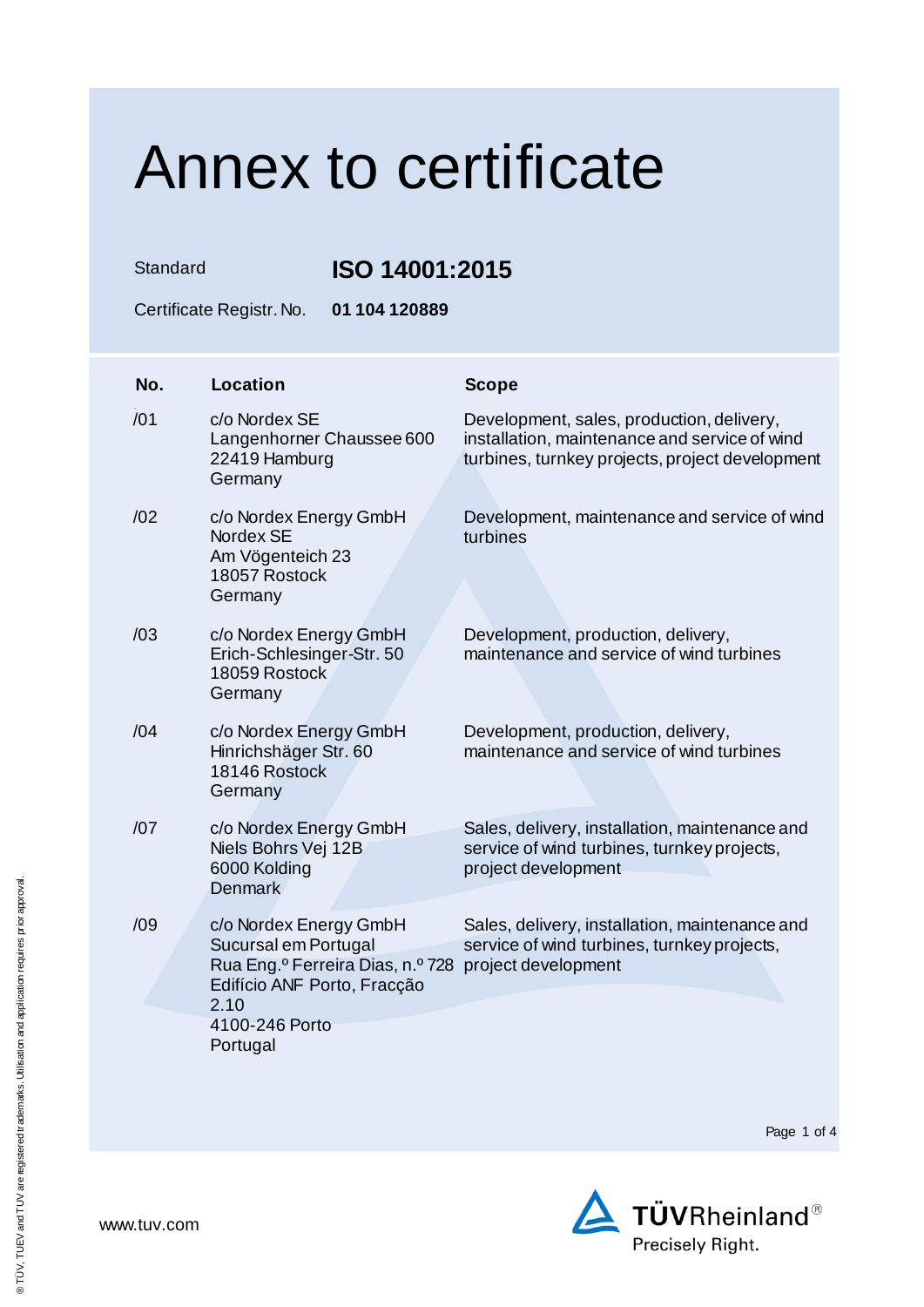Standard **ISO 14001:2015** 

| טו טבהו טטדו יטטו |                                                                                                                                                        |                                                                                                                      |  |  |  |
|-------------------|--------------------------------------------------------------------------------------------------------------------------------------------------------|----------------------------------------------------------------------------------------------------------------------|--|--|--|
|                   | Certificate Registr. No.<br>01 104 120889                                                                                                              |                                                                                                                      |  |  |  |
| /10               | c/o Nordex Enerji A.S.<br>Havaalani Kavsagi EGS<br><b>Business</b><br>Park Bloklan<br>B1 Blok Kat: 15 No:<br>451-452-453 Yesilköy/Istanbul<br>Turkey   | Sales, delivery, installation, maintenance and<br>service of wind turbines, turnkey projects,<br>project development |  |  |  |
| /11               | c/o Nordex France S.A.S.<br>194 avenue du Président<br>Wilson<br>93210 La Plaine Saint-Denis<br>France                                                 | Sales, delivery, installation, maintenance and<br>service of wind turbines, turnkey projects,<br>project development |  |  |  |
| /12               | c/o Nordex Italia s.r.l.<br>Viale Citta d Europa 679<br>00144 Roma<br>Italy                                                                            | Sales, delivery, installation, maintenance and<br>service of wind turbines, turnkey projects,<br>project development |  |  |  |
| /13               | c/o Nordex UK Ltd.<br>Suite 4, Egerton House<br><b>The Tower Business Park</b><br><b>Wilmslow Road</b><br><b>Didsbury</b><br>M20 2DX<br>United Kingdom | Sales, delivery, installation, maintenance and<br>service of wind turbines, turnkey projects,<br>project development |  |  |  |
| /14               | c/o Nordex Sverige AB<br>Kungsängsvägen 25<br>SE-753 23 Uppsala<br>Sweden                                                                              | Sales, delivery, installation, maintenance and<br>service of wind turbines, turnkey projects,<br>project development |  |  |  |
| /15               | c/o Nordex Polska Sp.z.o.o.<br>UI. Pulawska 182<br>02-670 Warszawa<br>Poland                                                                           | Sales, delivery, installation, maintenance and<br>service of wind turbines, turnkey projects,<br>project development |  |  |  |

Page 2 of 4

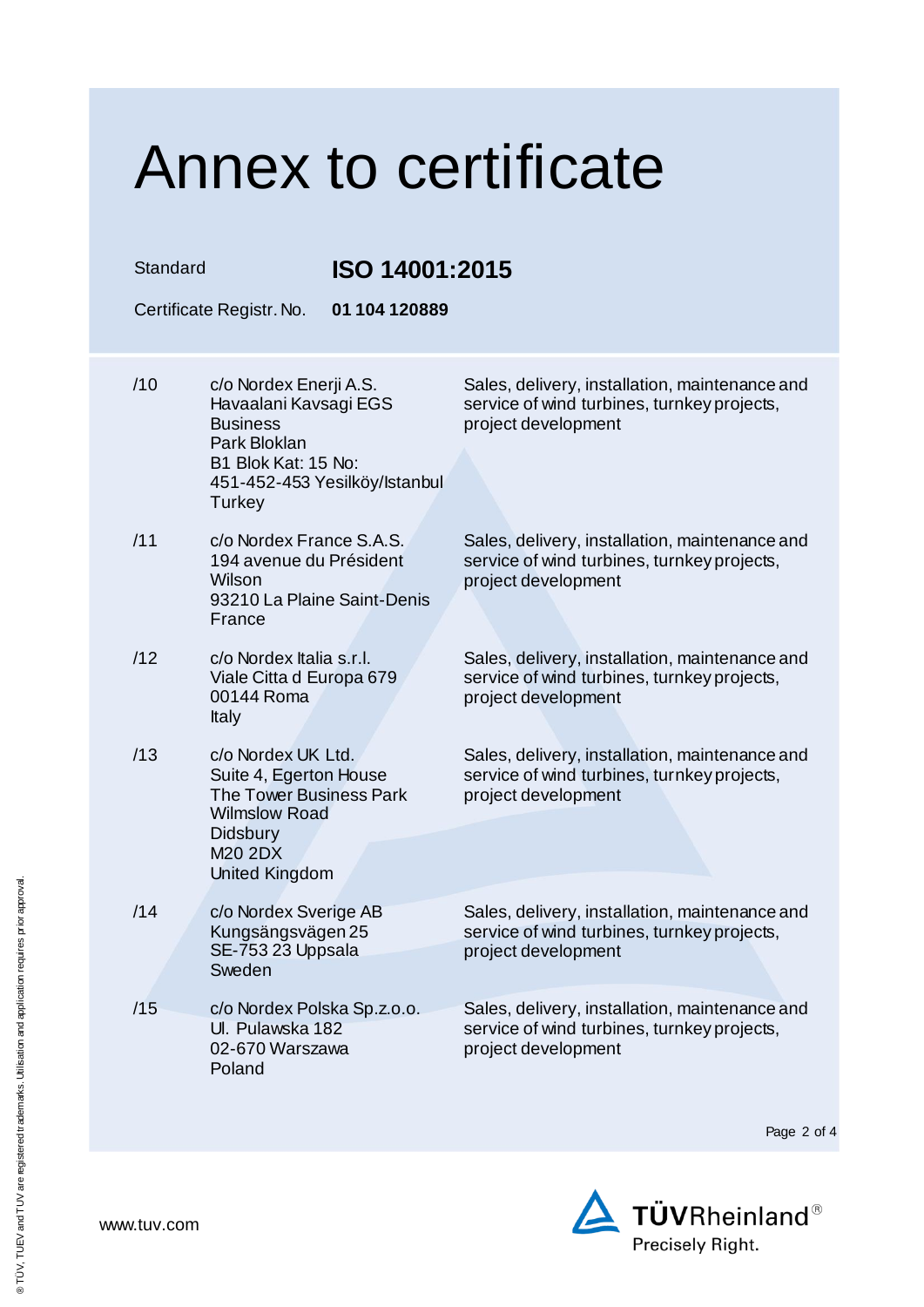| Standard                                  |                                                                                                                               | ISO 14001:2015                                                                                                       |  |  |  |  |
|-------------------------------------------|-------------------------------------------------------------------------------------------------------------------------------|----------------------------------------------------------------------------------------------------------------------|--|--|--|--|
| 01 104 120889<br>Certificate Registr. No. |                                                                                                                               |                                                                                                                      |  |  |  |  |
| /16                                       | c/o Nordex Energy Ireland Ltd.<br>Clonmel House, Forster Way<br>Swords, Co. Dublin<br>Ireland                                 | Sales, delivery, installation, maintenance and<br>service of wind turbines, turnkey projects,<br>project development |  |  |  |  |
| /20                                       | c/o Nordex Energy Romania<br>S.R.L.<br>Strada CA Rosetti nr 17, etaj 7<br>biroul 703, sector 2<br>020011 Bucuresti<br>Romania | Sales, delivery, installation, maintenance and<br>service of wind turbines, turnkey projects,<br>project development |  |  |  |  |
| /22                                       | c/o Nordex Energy GmbH<br>Hiilikatu 3<br>00180 Helsinki<br>Finland                                                            | Sales, delivery, installation, maintenance and<br>service of wind turbines, turnkey projects,<br>project development |  |  |  |  |
| /24                                       | c/o Nordex Energy GmbH<br>Regati pst 1<br>11911 Tallinn<br>Estonia                                                            | Sales, delivery, installation, maintenance and<br>service of wind turbines, turnkey projects,<br>project development |  |  |  |  |
| /25                                       | c/o Nordex Hellas Monoprosopi<br>EPE<br>Eleftheriou Venizelou 12A<br>151 27 Melissia Athen<br>Greece                          | Sales, delivery, installation, maintenance and<br>service of wind turbines, turnkey projects,<br>project development |  |  |  |  |
| /26                                       | c/o Nordex (Chile) SpA<br>Av. Presidente<br>Riesco 5335, Piso 9<br>Las Condes, Area<br>Metropolitana<br><b>Chile</b>          | Sales, delivery, installation, maintenance and<br>service of wind turbines, turnkey projects,<br>project development |  |  |  |  |

Page 3 of 4